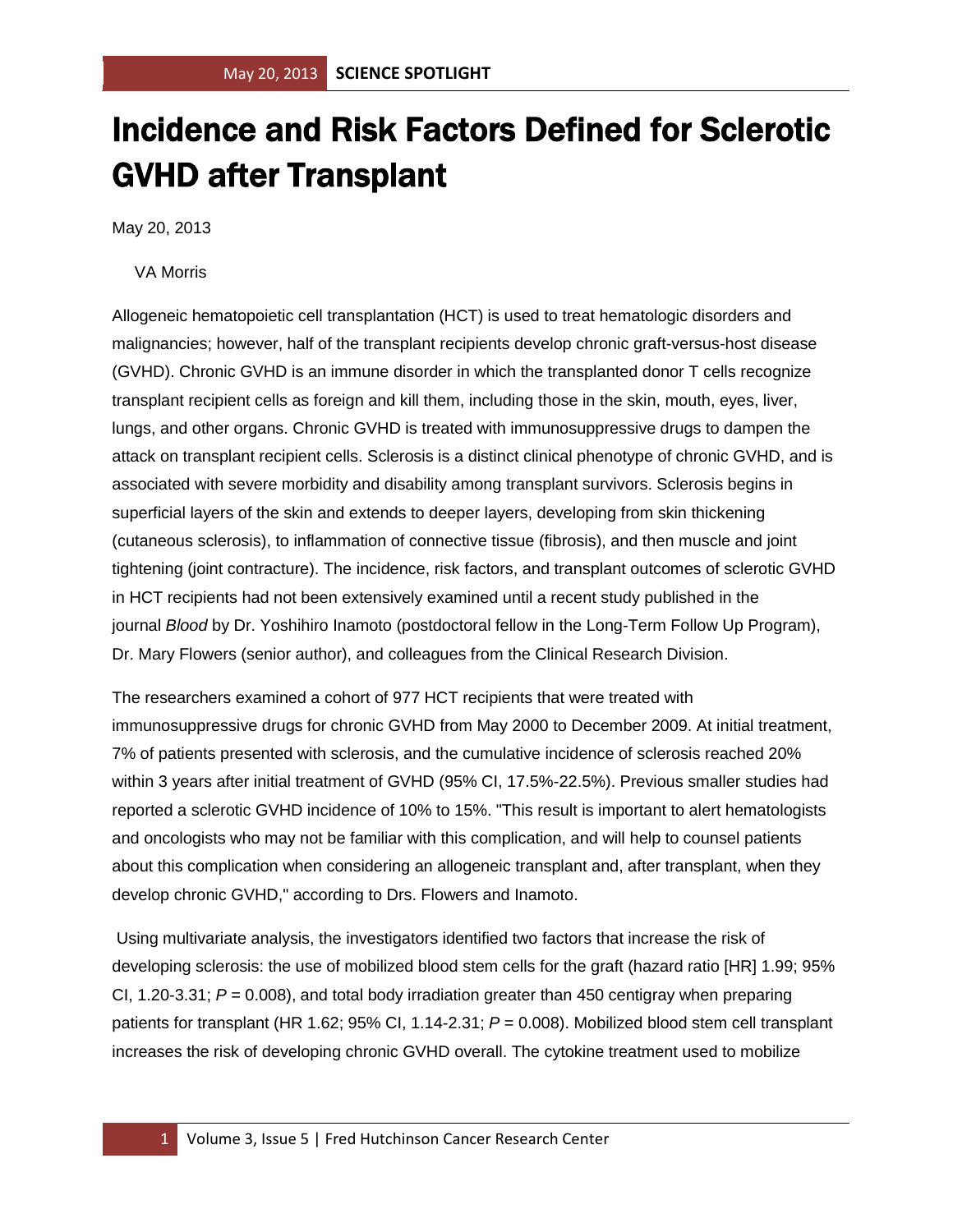stem cells from the bone marrow to the blood stream was previously shown to cause a certain type of T cell differentiation that contributes to sclerotic GVHD in murine transplant models. The researchers speculate that irradiation of skin could also contribute to sclerosis through increased presentation of sclerotic antigens to donor T cells through epidermal damage and cytokine production.

Decreased risk of sclerosis was associated with human leukocyte antigen (HLA)-mismatched donor (HR 0.57; 95% CI, 0.37-0.89; *P* = 0.01) and with the use of a major ABO-mismatched donor (HR 0.65; 95% CI, 0.45-0.94; *P* = 0.02) compared to matched donors. The ABO antigens are sugars on red blood cells that determine blood type, and have been shown to increase risk for acute but not chronic GVHD, but the mechanisms remain unclear. HLA subtype determines immune cell recognition of self and non-self. HLA mismatch increases the risk of chronic GVHD, making the association with decreased risk of sclerosis surprising. The authors speculate that HLA mismatching may decrease the presentation of sclerotic antigens to donor T cells, thus decreasing the risk of sclerosis. However, the precise mechanism for the decreased risk of sclerosis with ABO and HLA mismatching remains unclear.

The presence of sclerosis in chronic GVHD patients had no effect on the risk of overall mortality, nonrelapse mortality or malignancy relapse post-transplant. However, developing sclerosis increased the time patients were treated with immunosuppressive drugs, which can increase the risk of infections and other complications in transplant survivors. While sclerotic GVHD does not affect the prognosis of HCT recipients, sclerosis can cause pain and disability in patients.

"Our findings will help to identify candidates for early interventional studies aimed to reduce disability related to sclerosis," according to Drs. Flowers and Inamoto, and "will foster future studies exploring pathogenic mechanisms of sclerosis, genetic risk factors for sclerosis, and proteomic profile associated with sclerosis."

[Inamoto Y, Storer BE, Petersdorf EW, Nelson JL, Lee SJ, Carpenter PA, Sandmaier BM, Hansen](http://www.ncbi.nlm.nih.gov/pubmed/23547053?otool=fhcrclib)  [JA, Martin PJ, Flowers ME.](http://www.ncbi.nlm.nih.gov/pubmed/23547053?otool=fhcrclib) 2013. Incidence, risk factors and outcomes of sclerosis in patients with chronic graft-versus-host disease. *Blood*. Epub ahead of print, doi: 10.1182/blood-2012-10-464198